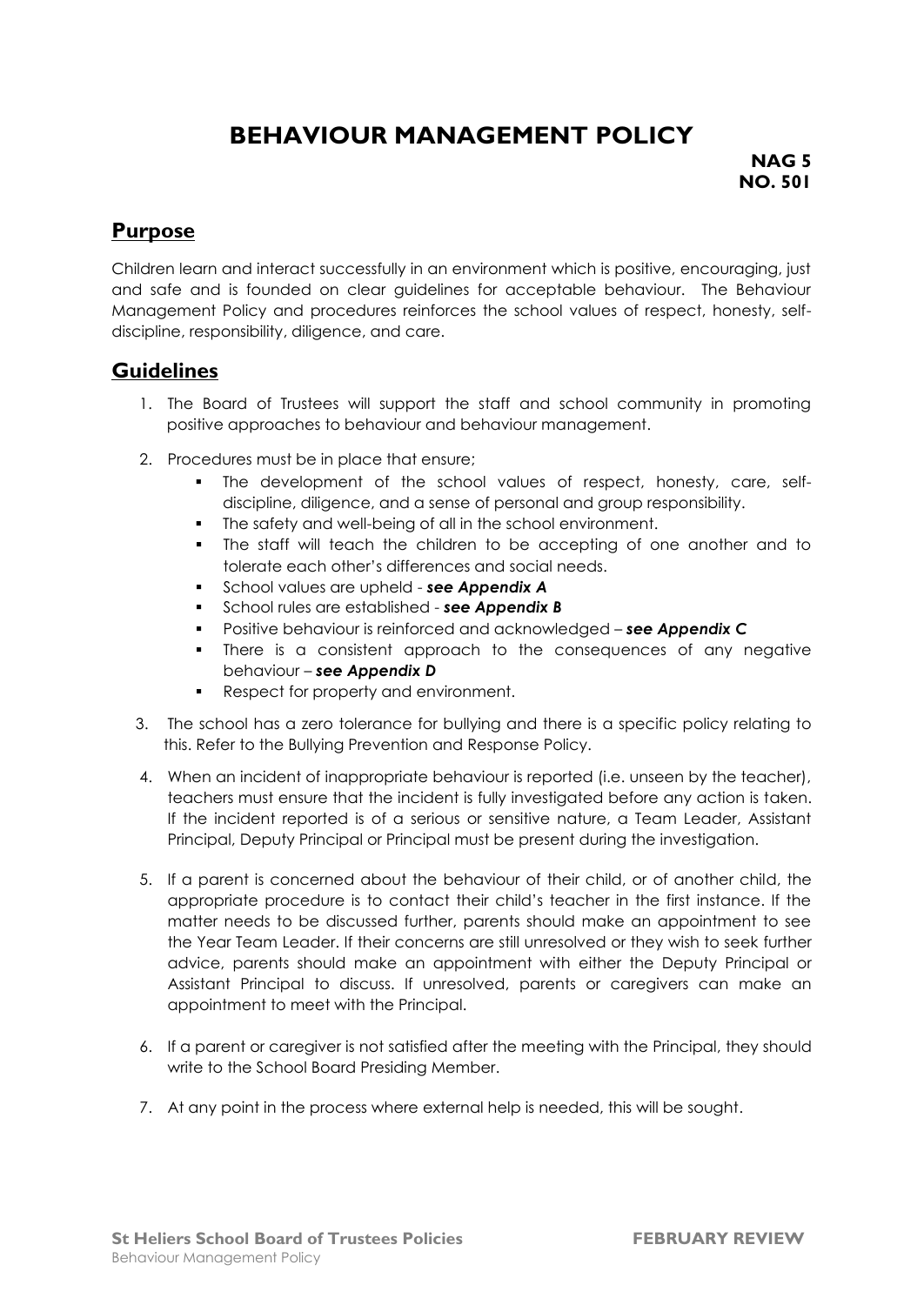## **Appendix A**

## **VALUES**

#### **Honesty**

Always be truthful.

#### **Responsibility**

Be trustworthy, reliable and be accountable for own actions.

### **Diligence**

Be conscientious and hardworking.

#### **Self Discipline**

Show self-control.

### **Respect**

Display manners and courtesy to each other, to adults and look after all school equipment and property.

#### **Care**

Value and appreciate our environment by caring for our school, community and planet.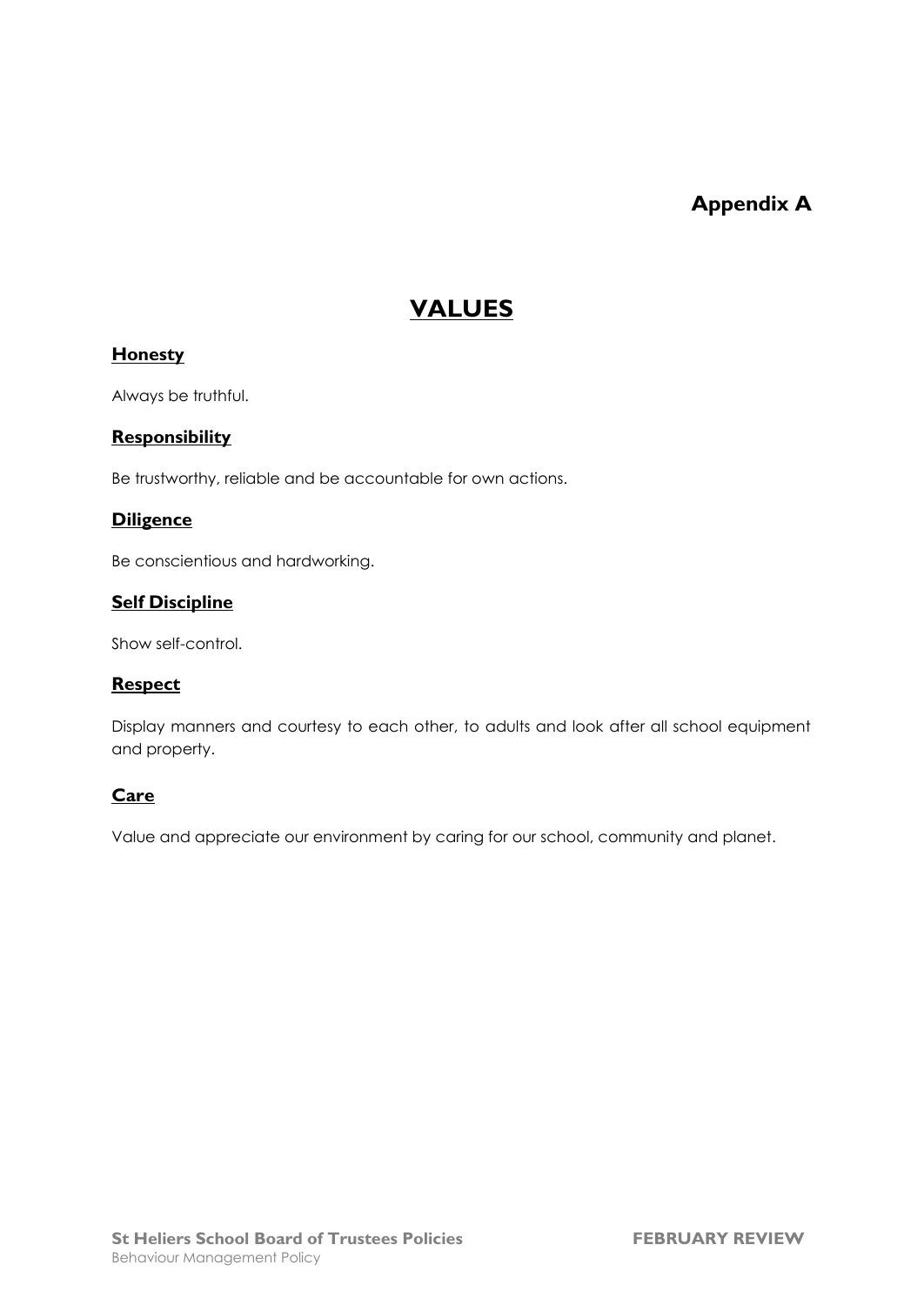### **Appendix B**

## **SCHOOL RULES**

#### **Students should:**

- 1. Uphold the School Values.
- 2. Always address staff and other adults as Mr/Mrs/Ms/Miss.
- 3. Adhere to the Dress Code.
- 4. Always complete classwork and homework to the best of their ability.
- 5. Always allow others to work without being bothered.
- 6. Move around the school quietly in class lines during instructional periods.
- 7. Always be seated to eat morning tea and lunch.
- 8. Lock any bicycle/scooter ridden to school.
- 9. Obey all road rules on the way to and from school.
- 10. Adhere to bell times:

| Classrooms open                                   |
|---------------------------------------------------|
| Morning assemblies                                |
| Tuesday Yr 0-2, Wednesday Yr 5-8, Thursday Yr 3-4 |
| Classes commence                                  |
| Morning Tea                                       |
| Return to classroom                               |
| <b>Classes recommence</b>                         |
| Lunch bell – lunches are eaten                    |
| Release to playground                             |
| Return to classroom                               |
| Classes recommence                                |
| End of day                                        |
|                                                   |

Two short rings on the bell indicate a wet playtime or lunchtime, which mean all students are inside, in their own classrooms. Play board games, read, draw and complete school work (etc.) quietly during wet playtimes and lunchtimes.

**Appendix B**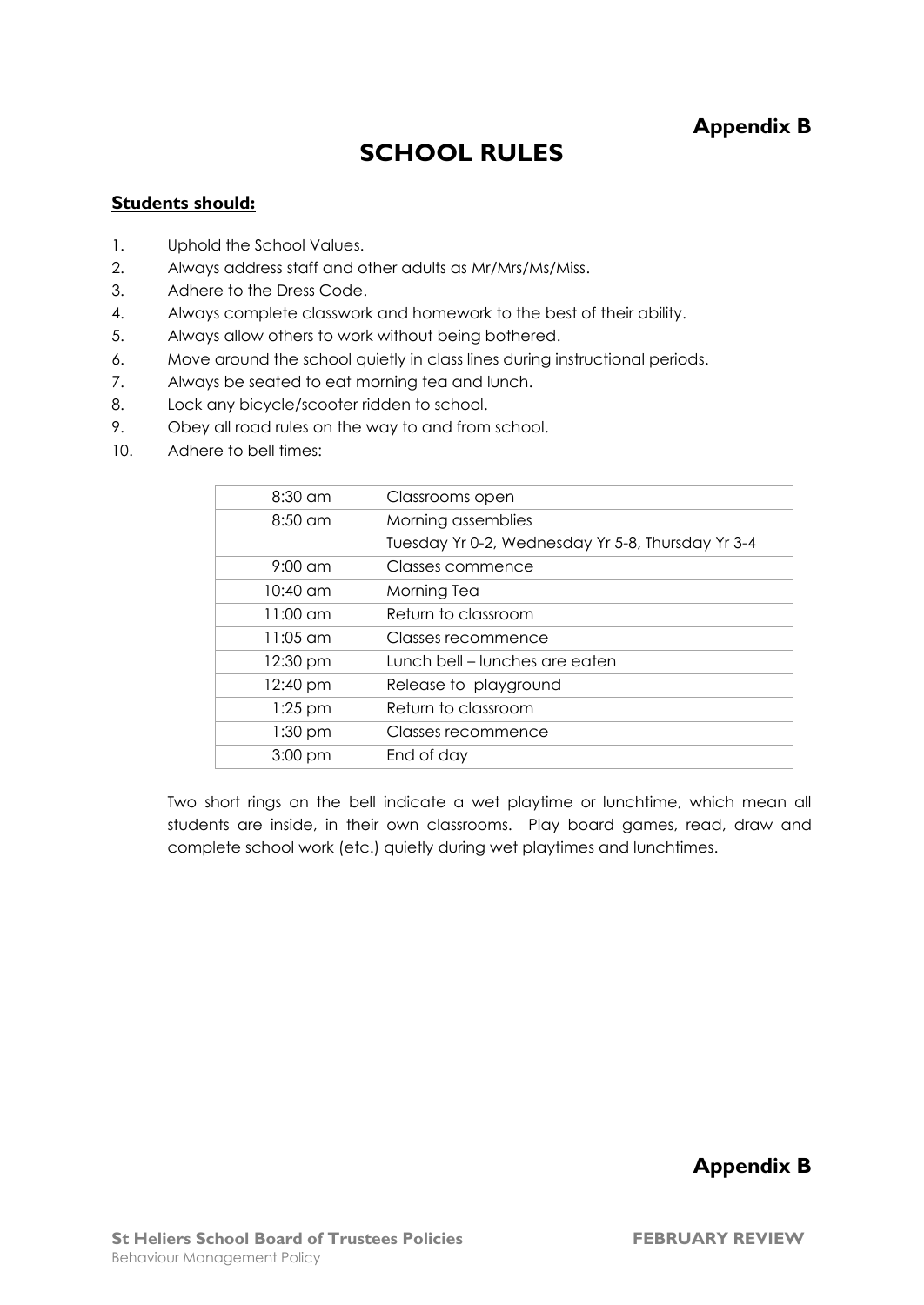# **SCHOOL RULES (cont)**

### **The following are not permitted at St Heliers School:**

- 1. Students in classrooms before the 8:30 bell.
- 2. Students in classrooms or the hall at play and lunchtime without teacher supervision.
- 3. Chewing gum, fizzy drinks or lollies.
- 4. Running around corners.
- 5. Contact games without adult supervision.
- 6. Leaving school grounds during school without permission.
- 7. Students in the Staff carpark.
- 8. Students in the following areas: behind Rooms 1 6 and Rooms 7 12.
- 9. Food in the hall or on the artificial turf.
- 10. Drinks other than water on the artificial turf.
- 11. Playing with balls in classrooms.
- 12. Climbing trees.
- 14. Mobile phones or cameras (mobile phones are not permitted at school unless a parent requests, in writing to the class teacher, that a mobile be brought to school for personal safety reasons. In such circumstances the student must turn off their phone immediately upon entering school grounds and not turn it on again until they have departed from the school grounds. Phones must be given to the class teacher in the morning, and it is the student's responsibility to collect it at the end of the day).
- 15. Riding bikes within the school grounds.
- 16. Any item that is widely regarded as being unsuitable to bring to school, mainly for health or safety reasons e.g. matches, fireworks, skateboards, knives, electronic products.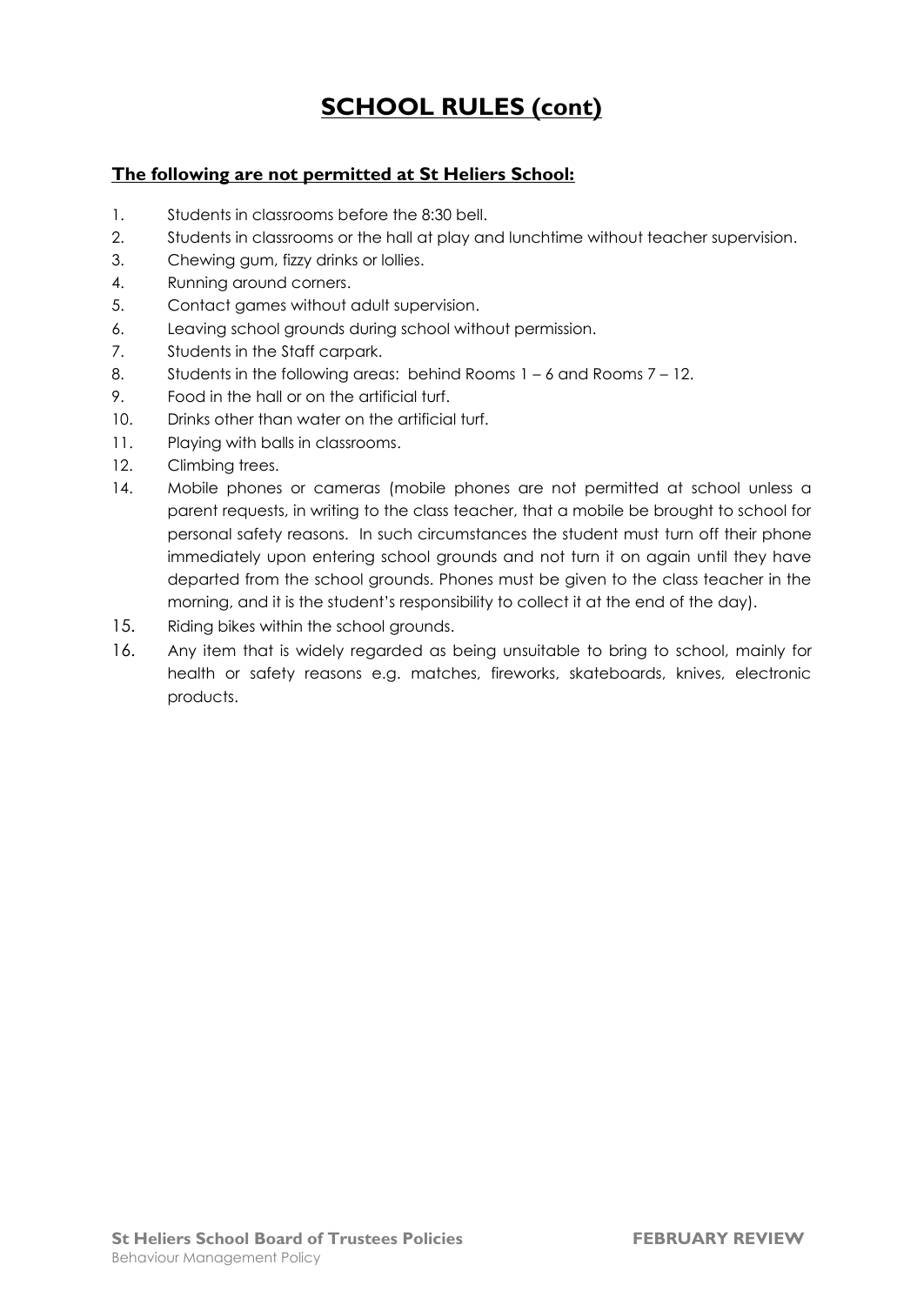# **POSITIVE BEHAVIOUR REINFORCEMENT**

Positive Behaviour Reinforcement is an integral tool for teachers to improve children's wellbeing and increase educational outcomes. Sincerity, frequency and immediacy are important qualities of the reinforcement cycle.

- Verbal praise
- Non-verbal reinforcement e.g., smile, nod
- Merit Certificates class based
- Citizenship Awards
- Group points
- Star of the Week
- **·** Incentive schemes (class based)
- Children showing good work to
	- another teacher
	- fellow pupil
	- the Leadership Team
	- the parents/caregivers
	- a person they especially select
- **•** Stickers, comments written on work
- Displays of work
- Being able to choose a special activity e.g. computer time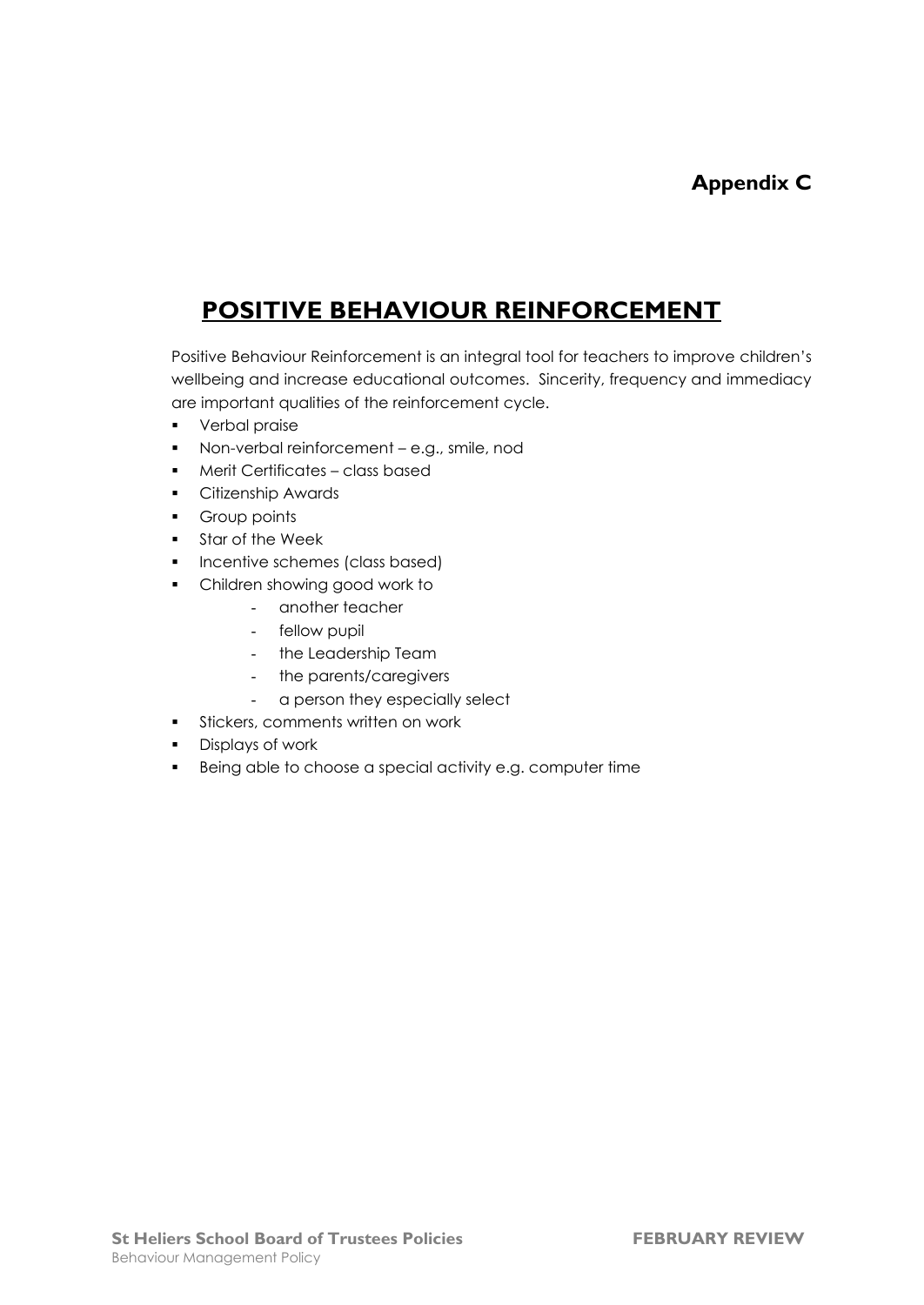## **CONSEQUENCES CHART FOR MISBEHAVIOUR**



At all stages of this "Consequences Chart for Misbehaviour" the Teacher, Team Leader, Senior Leadership Team would be constantly reinforcing the desired behaviour with the student and what he or she needs to do to improve his or her behaviour.

NB: For serious misconduct or disobedience the consequences chart would be overridden, with immediate Senior Leadership Team involvement.